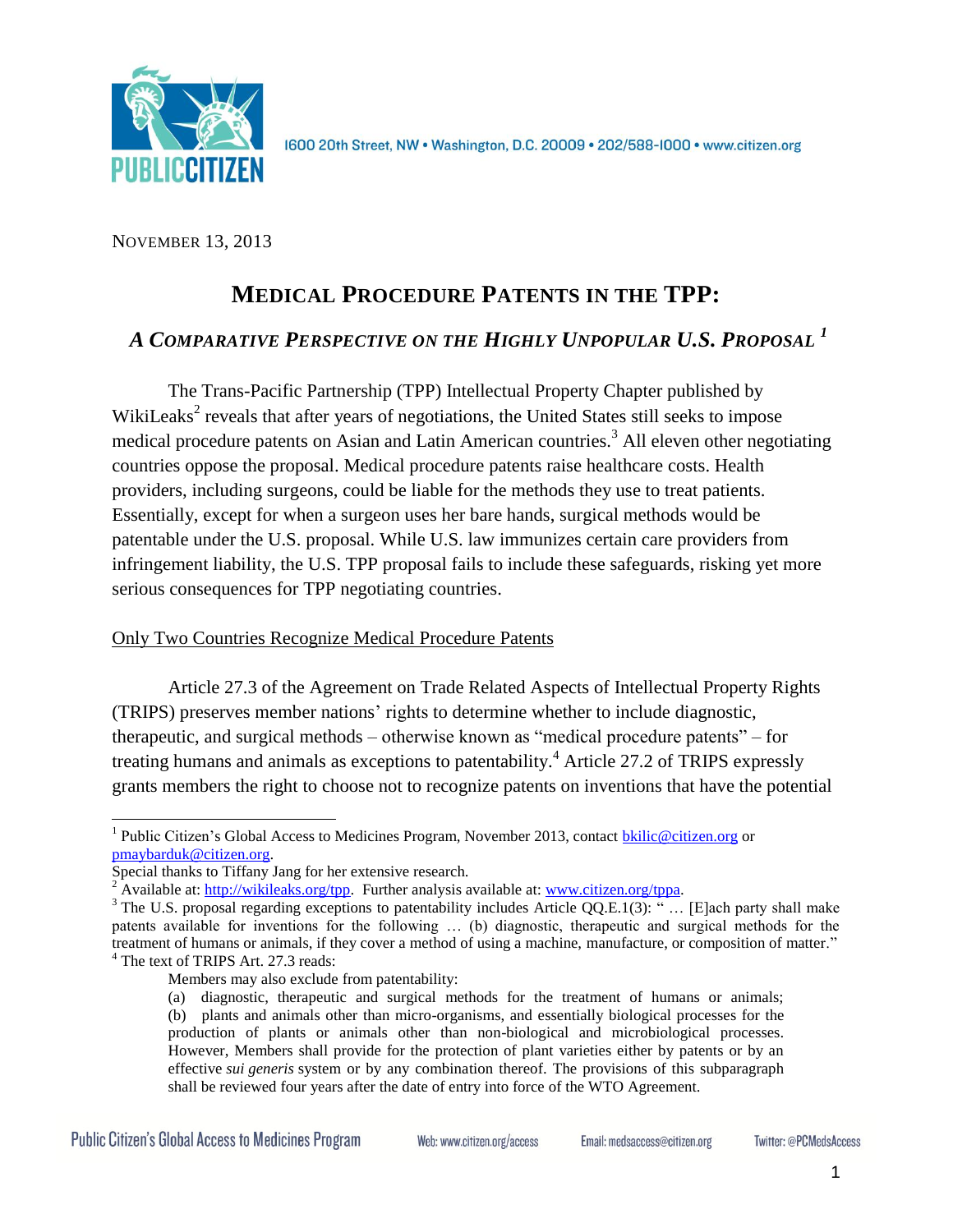

to intervene with the state's efforts to protect public order, morality, and human, animal, and plant welfare.<sup>5</sup>

Numerous free trade agreement (FTA) provisions, including NAFTA Article 1709(3)(a), reinforce TRIPS Articles 27.2 and 27.3, which expressly permits members to exclude from patentability "diagnostic, therapeutic and surgical methods for the treatment of humans or animals." Other US FTAs that include provisions similar to TRIPS Articles 27.2 and 27.3 are the US-Australia FTA, $^6$  the US-Bahrain FTA, $^7$  the US-Colombia TPA, $^8$  the US-Jordan FTA, $^9$  the Korea-US FTA,  $^{10}$  the US-Oman FTA,  $^{11}$  the US-Panama FTA,  $^{12}$  the US-Peru TPA $^{13}$  and the US-Singapore FTA. $^{14}$ 

The only TPP countries - and the only countries in the world - to recognize medical method patents are the United States and Australia. Unsurprisingly, in 2009, more than 80 countries had excluded medical procedures from patentability.<sup>15</sup> For example, the European Patent Office (EPO) does not permit the patenting of surgical, treatment, or diagnostic methods, pursuant to Article 53(c) of the European Patent Convention (EPC), which states that patents shall not be granted on "methods for treatment of the human or animal body by surgery or therapy and diagnostic methods practiced on the human or animal body..." The EPC prohibition against surgical, diagnostic, and treatment method patents is strictly enforced: the presence of just a single surgical step in a multi-step method would exclude the method from patentability.

Similarly, while the Japan Patent Office (JPO) will allow some medical procedures to be patented, it strictly enforces restrictions against the patenting of surgical, treatment, or diagnostic

<sup>5</sup> The text of TRIPS Art. 27.2 reads:

Members may exclude from patentability inventions, the prevention within their territory of the commercial exploitation of which is necessary to protect *ordre public* or morality, including to protect human, animal or plant life or health or to avoid serious prejudice to the environment, provided that such exclusion is not made merely because the exploitation is prohibited by their law.

 $6$  Art. 17.9(2)(b) (mirroring the language in TRIPS Art. 27.3)

<sup>&</sup>lt;sup>7</sup> Art. 14.8(1) (mirroring the language in TRIPS Art. 27.2 and TRIPS Art. 27.3)

 $8$  Art. 16.9(2) (specifically invoking TRIPS Art. 27.2 and TRIPS Art. 27.3)

 $9$  Art. 18(a) (mirroring TRIPS Art. 27.2); Art. 18(b) (mirroring TRIPS Art. 27.3)

<sup>10</sup> Art. 18.8(2)(a) (mirroring TRIPS Art. 27.2); Art. 18.8(2)(b) (mirroring TRIPS Art. 27.3).

<sup>11</sup> Art. 15.8(2)(a) (mirroring TRIPS Art. 27.2); Art. 15.8(2)(c) (mirroring TRIPS Art. 27.3)

 $12$  Art. 15.9(2) (specifically invoking TRIPS Art. 27.2 and TRIPS Art. 27.3)

 $13$  Art. 16.9(2) (specifically invoking TRIPS Art. 27.2 and TRIPS Art. 27.3)

<sup>&</sup>lt;sup>14</sup> Art. 16.7(1)(specifically invoking TRIPS Art. 27.2 and TRIPS Art. 27.3)

<sup>&</sup>lt;sup>15</sup> WMA Statement on Patenting Medical Procedures, World Medical Association, accessed from [http://www.wma.net/en/30publications/10policies/m30/.](http://www.wma.net/en/30publications/10policies/m30/)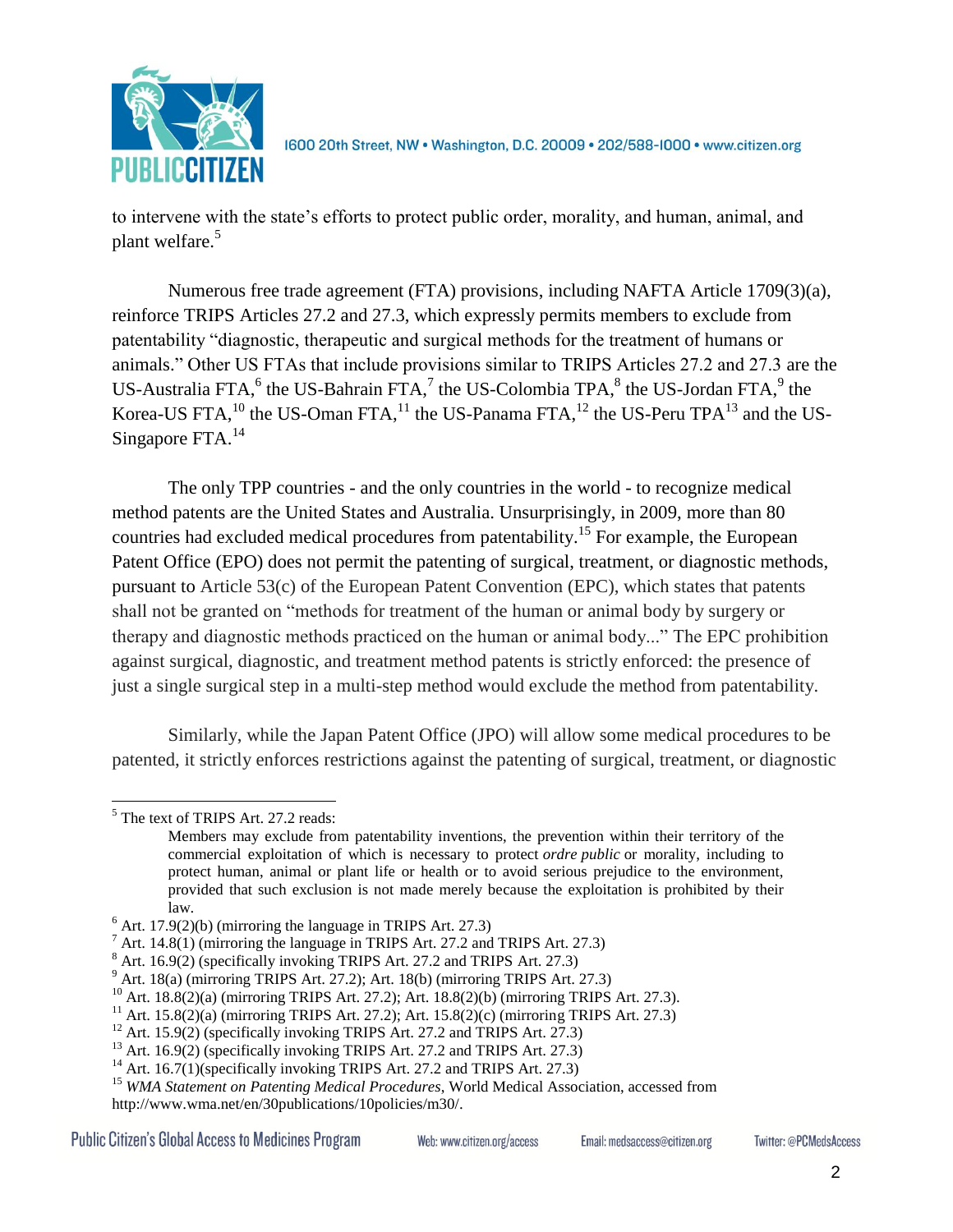

methods practiced on human subjects. For example, while surgical methods practiced on nonhuman animals are patentable, those practiced on humans are not.<sup>16</sup> Methods of administering medicine, organ implantation, and disease prevention are likewise not patentable.<sup>17</sup> Additionally, surgical methods requiring the use of as few as one surgical device are also not patentable under JPO policies.<sup>18</sup> Examples of medical procedures that are patentable in Japan include methods practiced on non-human animal subjects, as stated above, methods for collecting data,<sup>19</sup> and methods for treating samples extracted from the human body *unless* the procedure is performed under the assumption that the samples will be returned to the same human body.<sup>20</sup> Thus, JPO policies on exceptions to patentability, like EPO policies, clearly reflect a desire to protect medical procedures against monopolization by patentees.

In the United States, patents on surgical, diagnostic, and treatment methods are a consequence of a 1952 amendment to the Patent Act, which added "new and useful processes" to the list of patentable inventions.<sup>21</sup> By 1995, despite public outcry against what was deemed an unethical practice, it was estimated that as many as fifteen medical procedures were patented weekly $^{22}$ .

# Medical Procedure Patents Raise Healthcare Costs

Medical procedure patents create significant transaction costs for patients. Physicians or healthcare providers could be charged additional royalties on top of the one-time cost of a medical device each time they practice a patented method. Ordinarily, a patentee's rights would be exhausted with the sale of a patented good. The patenting of medical *processes* essentially nullifies the effect of patent exhaustion in specific instances, giving patentees rights over downstream uses of a patented medical device. Physicians, healthcare providers, or other companies, who infringe medical procedure patents may then be liable to pay high damages that are "adequate to compensate for the infringement," but no less than a reasonable royalty rate.<sup>23</sup>

<sup>&</sup>lt;sup>16</sup> Examination Guidelines for Patent and Utility Model in Japan ("Examination Guidelines"), Part II Requirements for Patentability, Chapter 1 Industrial Applicable Inventions, p.5, accessed from http://www.jpo.go.jp/tetuzuki\_e/t\_tokkyo\_e/Guidelines/2\_1.pdf.

<sup>17</sup> *Id.*

 $\frac{18}{10}$ 

 $^{19}$   $\overline{1d}$ .

<sup>20</sup> *Id.* at 7.

<sup>21</sup> *Opinions on Ethics and Professionalism*, American Academy of Orthopaedic Surgeons, accessed from [http://www.aaos.org/about/papers/ethics/1209eth.asp.](http://www.aaos.org/about/papers/ethics/1209eth.asp)

<sup>&</sup>lt;sup>22</sup> *E.g.*, Brett G. Alten, Left To One's Devices: Congress Limits Patents on Medical Procedures, Fordham Intell. Prop. Media & Ent. L.J., Vol. 8:837 (1998) at note 8.

<sup>23</sup> 35 U.S.C. § 284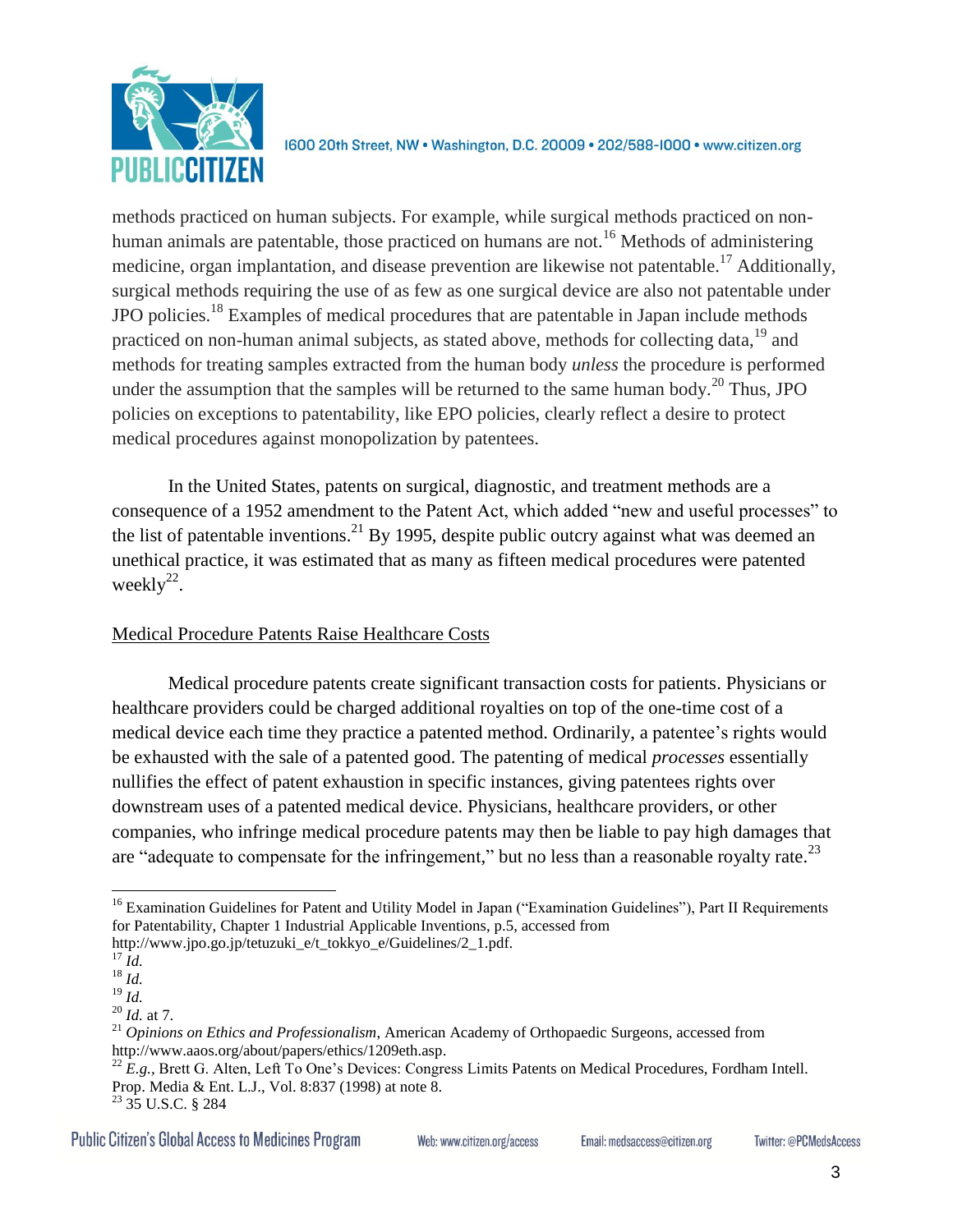

Courts often set a reasonable royalty rate based on the "percentage of infringing sales resulting from the unauthorized use of the patented invention."<sup>24</sup> In *Medtronic Sofamor Danek USA, Inc. v. Globus Medical, Inc.*, for example, the court found defendants liable for \$2,085,269.20 in damages for infringing patents on "devices and methods used by spinal surgeons to stabilize bony structures." Insurance companies typically cap the amount they will reimburse on any given procedure.<sup>25</sup> Price hikes resulting from medical procedure patenting are likely to be shifted onto consumers, either in the form of higher co-payments or higher insurance premiums.<sup>26</sup>

The additional costs that medical procedure patents impose may be no small deal for the patient. While patients are billed anywhere from \$1500 to \$2000 per stent used in coronary angioplasties, the actual cost of manufacturing the stent is only \$15.<sup>27</sup> A high-tech scan may cost a hospital "a few cents of electricity" and "a couple of hundred dollars [sic] worth of a technician's or a doctor's time," but the patient is typically billed "several thousand dollars" per diagnostic procedure. $^{28}$ 

#### Medical Associations Oppose Medical Procedure Patents

Numerous medical associations - American and foreign alike - have taken strong positions against medical procedure patents. In its "Statement on Patenting Medical Procedures," the World Medical Association condemned medical procedure patents as "unethical" and "contrary to the values of the medical profession."<sup>29</sup> Similarly, the American Academy of Orthopaedic Surgeons raised concerns that "[t]he granting of Medical Procedure Patents may pose a serious threat to medical advancement, medical education, and patient care, as well as contribute to the spiraling costs of health care.<sup>30</sup> In addition to the cost concerns that it raises, patenting of medical procedures creates additional legal barriers to the use of patented medical devices, a scenario almost certain to impede technology transfer and impose significant challenges to a medical practitioner's ability to treat patients without fear of infringing medical procedure patents under current EPO and JPO policies.

**Public Citizen's Global Access to Medicines Program** 

Web: www.citizen.org/access

Email: medsaccess@citizen.org

 $\overline{a}$  $^{24}$  Medtronic Sofamor Danek USA, Inc. v. Globus Med., Inc., 637 F. Supp. 2d 290 (E.D. Pa. 2009).

<sup>25</sup> Steve Dirksen, Note, *A Reconsideration of the Physicians' Immunity Statute*, 2001 Duke L. & Tech. Rev. 0027 (2001).

<sup>26</sup> *Id.*

<sup>27</sup> *Patent system adds hundreds of billions every year to health care costs*, John Hanrahan, Nieman Watchdog, accessed from

[http://www.niemanwatchdog.org/index.cfm?fuseaction=background.view&backgroundid=402#sthash.UjN9T.](http://www.niemanwatchdog.org/index.cfm?fuseaction=background.view&backgroundid=402#sthash.UjN9T) <sup>28</sup> *Id.*

<sup>29</sup> *See supra note 13.*

<sup>30</sup> American Academy of Orthopaedic Suregeons, *supra* note 11.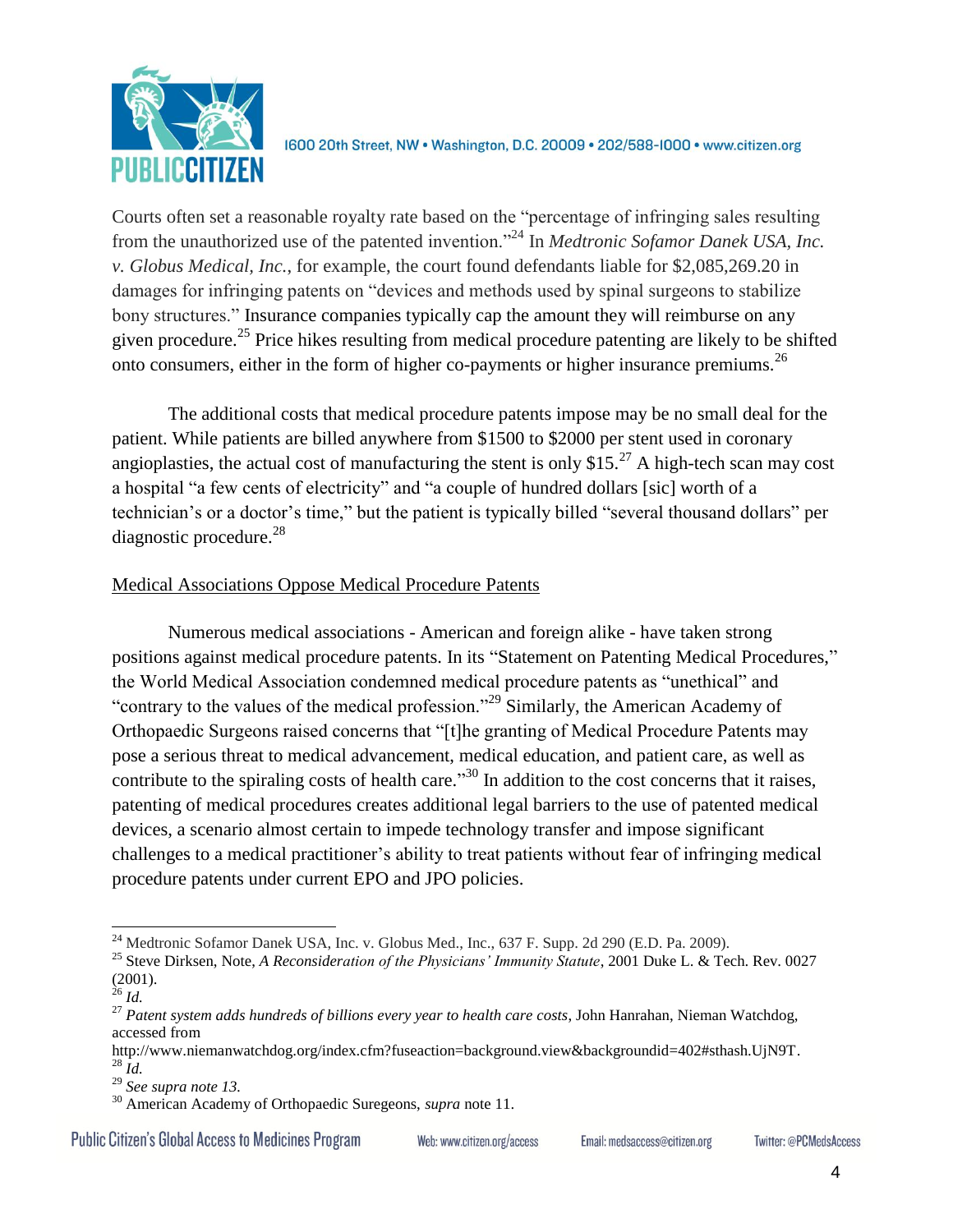

### U.S. Proposal for TPP Fails to Include Safeguards in U.S. Law

U.S. law contains some safe harbors that protect medical practitioners using patented diagnostic, therapeutic, and surgical methods from infringement liability. Under 35 U.S.C. §  $287(c)(1)$ , medical practitioners and health care entities cannot be sued for the performance of a "medical activity"<sup>31</sup> that would ordinarily constitute infringement under §§ 287(a) and (b). However, § 287(c)(2)(a)(i) imposes significant limitations on the § 287(c)(1) safe harbor because it expressly states that "the use of a patented machine, manufacture, or composition of matter in violation of such patent" is not protected under the  $\S 287(c)(1)$  safe harbor. In other words, a medical practitioner may be sued if the medical activity he or she engaged in involves both a patented procedure and a patented device. As a corollary, under U.S. law, medical practitioners may still use unpatented machines, manufactures, and compositions of matter and be free infringement liability. That is, unless the patented medical procedure is tied to a patented machine, manufacture, or composition of matter, the medical practitioner cannot be sued for infringement.

According to the legislative history of § 287(c), the first proposal introduced in Congress<sup>32</sup> that would address the problem of medical procedure patents sought to keep the USPTO from issuing patents on medical methods except those involving the use of a *patentable* machine, manufacture, or composition of matter.<sup>33</sup> Other medical activities that do not fall under the § 287(c) safe harbor for medical practitioners include "the practice of a patented use of a composition of matter in violation of such patent<sup>34</sup> and "the practice of a process in violation of a biotechnology patent."<sup>35</sup>

 $31$  "[T]he term "medical activity" means the performance of a medical or surgical procedure on a body..." 35 U.S.C.  $§287(c)(2)(A).$ 

 $32$  H.R. 1127 (104<sup>th</sup> Congress, 1<sup>st</sup> Session).

<sup>&</sup>lt;sup>33</sup> "LIMITATION ON ISSUANCE OF PATENTS. On or after the date of the enactment of this Act, a patent may not be issued for any invention or discovery of a technique, method, or process for performing a surgical or medical procedure, administering a surgical or medical therapy, or making a medical diagnosis, except that if the technique, method, or process is performed by or as a necessary component of a machine, manufacture, or composition of matter or improvement thereof which is itself patentable subject matter, the patent on such machine, manufacture, or composition of matter may claim such technique, method, or process."

 $34$  35 U.S.C. § 287(c)(2)(A)(ii). However, the term "patented use of a composition of matter" as used in §  $287(c)(2)(A)(ii)$  is limited by subsection § 287 (c)(2)(F), which provides that "the term 'patented use of a composition of matter' does not include a claim for a method of performing a medical or surgical procedure on a body that recites the use of a composition of matter where the use of that composition of matter does not directly contribute to achievement of the objective of the claimed method."

<sup>35</sup> 35 U.S.C. § 287(c)(2)(A)(iii)